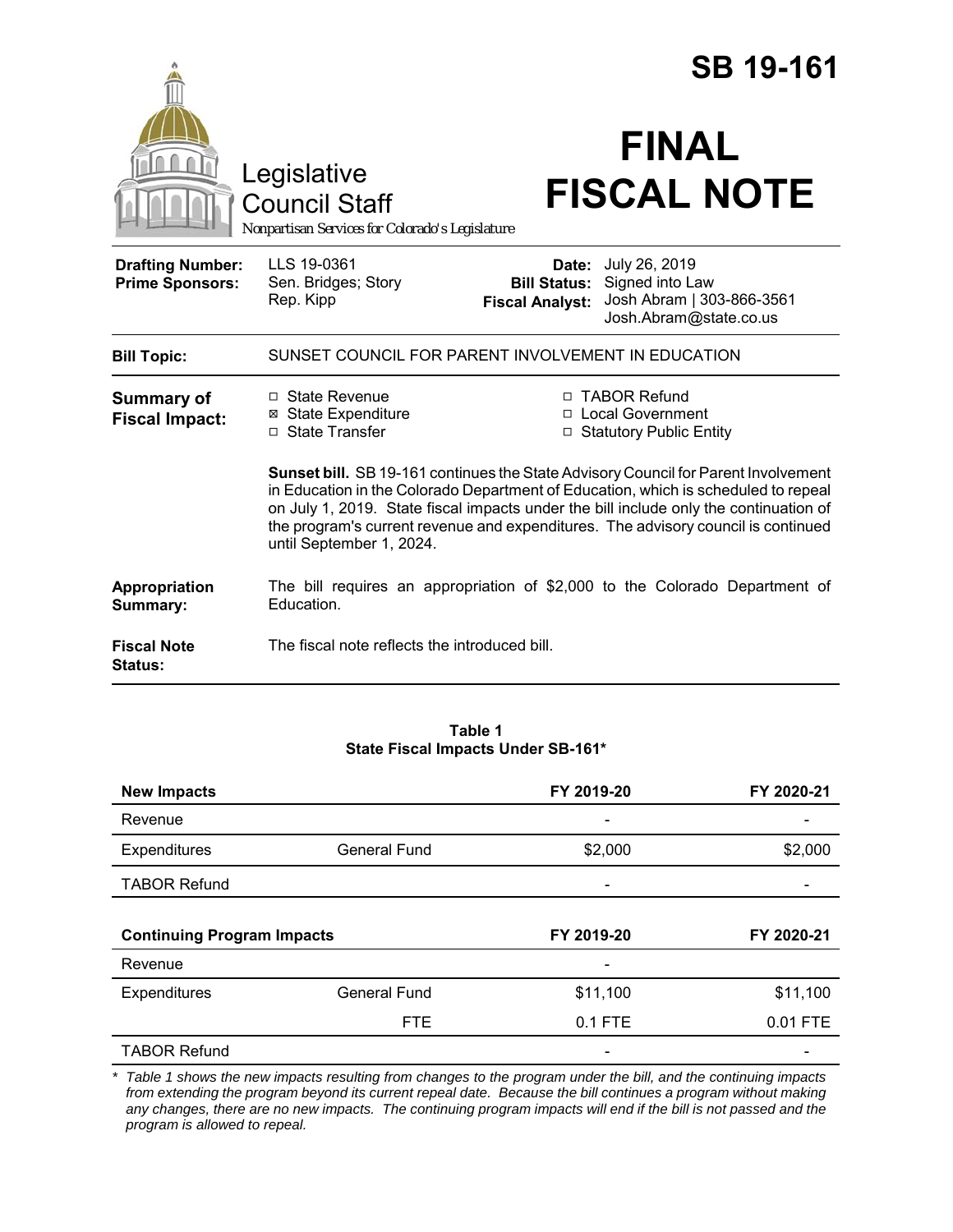July 26, 2019

### **Summary of Legislation**

The bill extends the State Advisory Council for Parent Involvement in Education until September 1, 2024. The bill also increases the number of council members by two.

# **Background**

The State Advisory Council for Parent Involvement in Education was created in 2009 to increase parental involvement in public schools with the intent of reducing achievement gaps, decreasing the dropout rate, increasing graduation rates, and increasing the number of students who continue on to higher education. The advisory council meets to review best practices and make applicable recommendations to educators and policy makers regarding increased parent involvement in the educational process.

Advisory council members do not receive compensation, but may receive reimbursement for expenses incurred while performing their duties, which includes travel, mileage, meeting space, catering, and hotel and airfare when applicable. Council expenses average about \$7,000 annually, and staff support is provided by the Family Partnership Director at the CDE.

# **Continuing Program Impacts**

Based on the 2018 Sunset Review prepared by the Department of Regulatory Agencies (DORA) and information received from the Colorado Department of Education, the council is expected to have continuing expenses of \$11,000 beginning in FY 2019-20, which includes \$4,700 for member reimbursements and meeting expenses, and staff costs of about \$6,400 and 0.1 FTE for the Family Partnership Director. If this bill is enacted, current expenditures will continue for the program starting in FY 2019-20. If this bill is not enacted, the program will end on July 1, 2019, and state expenditures will decrease starting in FY 2019-20 by the amounts shown in Table 1.

#### **State Expenditures**

The bill increases the number of members on the council and therefore increases annual costs for the CDE to reimburse member expenses. This additional cost is estimated at about \$2,000 annually.

#### **Effective Date**

The bill was signed into law by the Governor and took effect on May 20, 2019.

#### **State Appropriations**

Consistent with this final fiscal note, for FY 2019-20, the bill includes a General Fund appropriation of \$2,000 to the Colorado Department of Education.